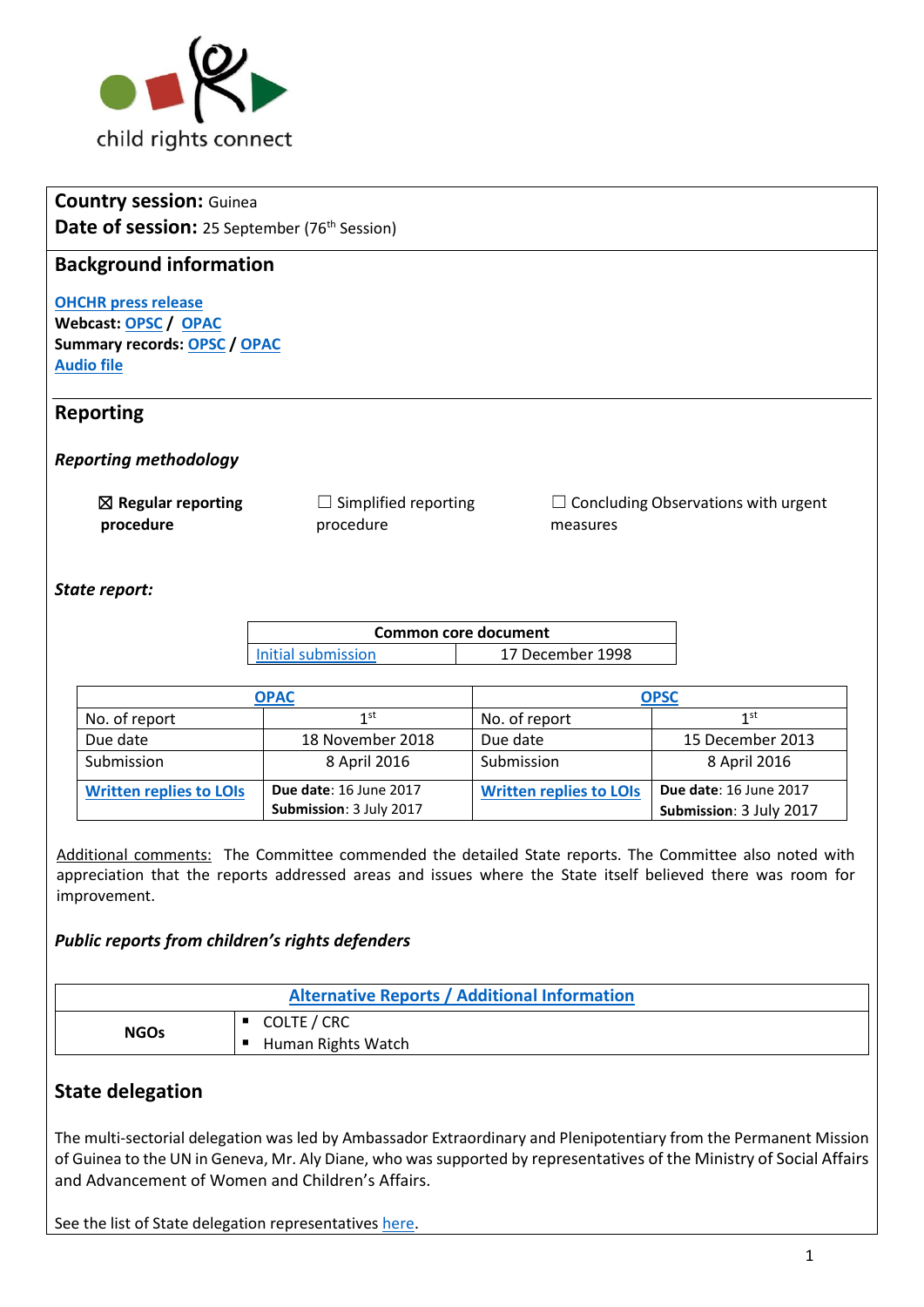

# **Committee's Task Force members**

| Name & Last Name                    | Country  |
|-------------------------------------|----------|
| Mr. Hatem KOTRANE (OPSC)            | Tunisia  |
| Ms. Suzanne AHO ASSOUMA (OPSC/OPAC) | Togo     |
| Mr. Benyam Dawit MEZMUR (OPAC)      | Ethiopia |

# **Dialogue description**

#### i. Character of the dialogue

The atmosphere of the dialogue was constructive, open and honest. The answers of the State delegation to the Committee's questions on OPSC were detailed and focused mainly on law implementation and programs to prevent and combat child trafficking. The discussion on OPAC focused mainly on measures taken to prevent the enrolment of children into armed groups.

#### ii. General assessment made by the Committee

The Committee commended the State for having ratified OPSC and OPAC, and noted with appreciation various legislative and administrative measures taken for the implementation of the Protocols. However, the Committee urged the State to further harmonize the domestic Children's code. Moreover, the Committee stressed the need for appropriate budget allocations to enable and strengthen coordination between various relevant institutions as well as the need to allot adequate resources for the implementation of policies and strategies. The Committee also put strong emphasis on the need for increased efforts to develop and implement an effective data collection system, to strengthen birth registration mechanisms, and to build capacity within the various mechanisms that had been put in place.

### iii. Main issues discussed:

### *Optional Protocol on the Sale of Children, Child Prostitution and Child Pornography*

- **Legislation:** Remarking that the Guinean Children's Code prohibited trafficking of children and pornographic material involving children, the Committee asked the delegation to clarify whether forced child labour was defined as the sale of children and whether this offence was criminalized, including in relation to individuals who facilitated the act. The delegation replied that a Committee had been set up by the Ministry of Justice with a view to review and revise the Children's Code. The delegation said that this would entail an opportunity to include the Committee's recommendations relating to the definition of offences prohibited under the Protocol.
- **Trafficking of children:** The Committee inquired information about measures to tackle trafficking of children. The delegation replied that a National Committee Against Trafficking had been set up. This Committee was directly supported by the President which had enabled staff to travel along the border to conduct trainings and raise awareness among relevant actors. A national anti-trafficking strategy was being developed with the IOM and UNICEF to combat the movement of children across borders, and at the community level, tools allowing for the identification of children in vulnerable situations had been developed. A new child policy focusing on prevention as well as care of child victims of abuse, violence and exploitation had been drafted and presented to international development partners. Moreover, reintegration services for street children were in place, the school curriculum included topics of violence, and a helpline had been established by NGOs. The delegation held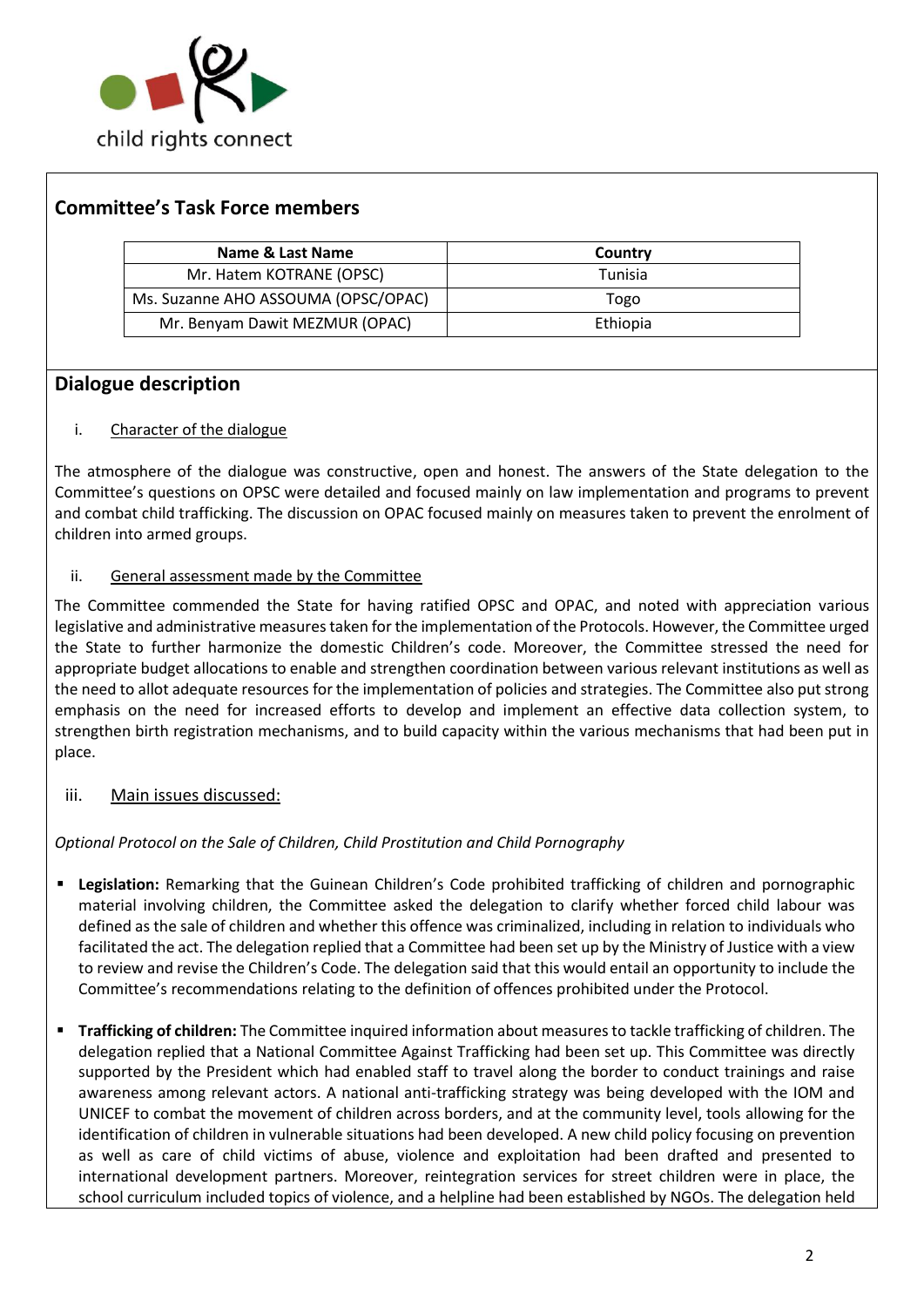

that the fight against child trafficking, as well as the sale of children and sexual violence against children, were priorities of the Government but voiced the need for support and assistance of partners in these endeavours.

*Optional Protocol on the Involvement of Children in Armed Conflict*

- **Birth registration / age verification:** The Committee asked how the birth registration system was organized in the country. The delegation acknowledged the shortcomings with regards to birth registration but said that improvements were underway. With support of the EU, a modern birth registration was being developed and birth certificates would be digitalized. This would further guarantee that the minimum age of recruitment was complied with, as a person could not be recruited without proper identity documents.
- **Treatment of children associated with armed groups**: The Committee inquired information about the policy and programmes in place for the reintegration and rehabilitation of children affected by armed conflict. Committee members also asked whether there were sufficient and qualified personnel working with and for children and whether children who had been recruited by armed groups in the past were treated as victims or perpetrators of crimes. The delegation replied that those children were afforded particular protection and that community support and ongoing assistance was provided by UNICEF, and that those programs were set up by the Government.
- **Measures adopted to prevent offences prohibited under the Protocol:** The Committee asked whether there were any prevention programs in place. The delegation replied that preventative measures were the backbone of the Guinean domestic law, as such measures were less costly than curing harm that had already been caused. Thus, all children protection related issues were integrated and included in the law. The State had furthermore signed twelve specific commitments to protect the rights and wellbeing of children, which took into account emerging issues, and had adopted a national action plan to support those commitments. The delegation also explained that training and awareness raising activities were being conducted.
- **Children joining armed groups:** The Committee voiced its concern about children who crossed the border to join armed groups in Côte d'Ivoire, Sierra Leone and Liberia and asked about efforts undertaken to combat this. The delegation replied that trainings and awareness raising activities were offered to police, military officers and security forces who operated along the borders. Those forces intercepted the children and brought them back to their families. In this regard, the delegation stressed that prior to returning a child back home, social workers carried out investigations into the situation of the child, with a view to ensure that these children would not attempt to cross the border to go to areas of armed conflict. The delegation further explained that it had become clear to the Government that children who left their homes to join armed groups came from small villages where there were no schools. Therefore, more schools had been built.

# **Recommendations of the Committee**

*Optional Protocol on the Sale of Children, Child Prostitution and Child Pornography*

In its [Concluding Observations,](http://tbinternet.ohchr.org/Treaties/CRC-OP-SC/Shared%20Documents/GIN/CRC_C_OPSC_GIN_CO_1_29118_E.pdf) the Committee recommended, *inter alia:* 

- **EXTED 2018 Collection:** With reference to its previous concluding observations made under the Convention on the Rights of the Child, the Committee urged the State to develop and implement a comprehensive, coordinated and effective data collection system on all areas covered by the Optional Protocol, so as to allow for analysis of the situation of children as well as monitoring and impact assessments of measures taken.
- **Coordination and evaluation:** Reiterating its previous recommendations made under the Convention, the Committee recommended the State to take adequate measures to ensure that the Guinean Committee on the protection of Children's Rights (CGSDE) can guarantee the main coordination of the implementation of children's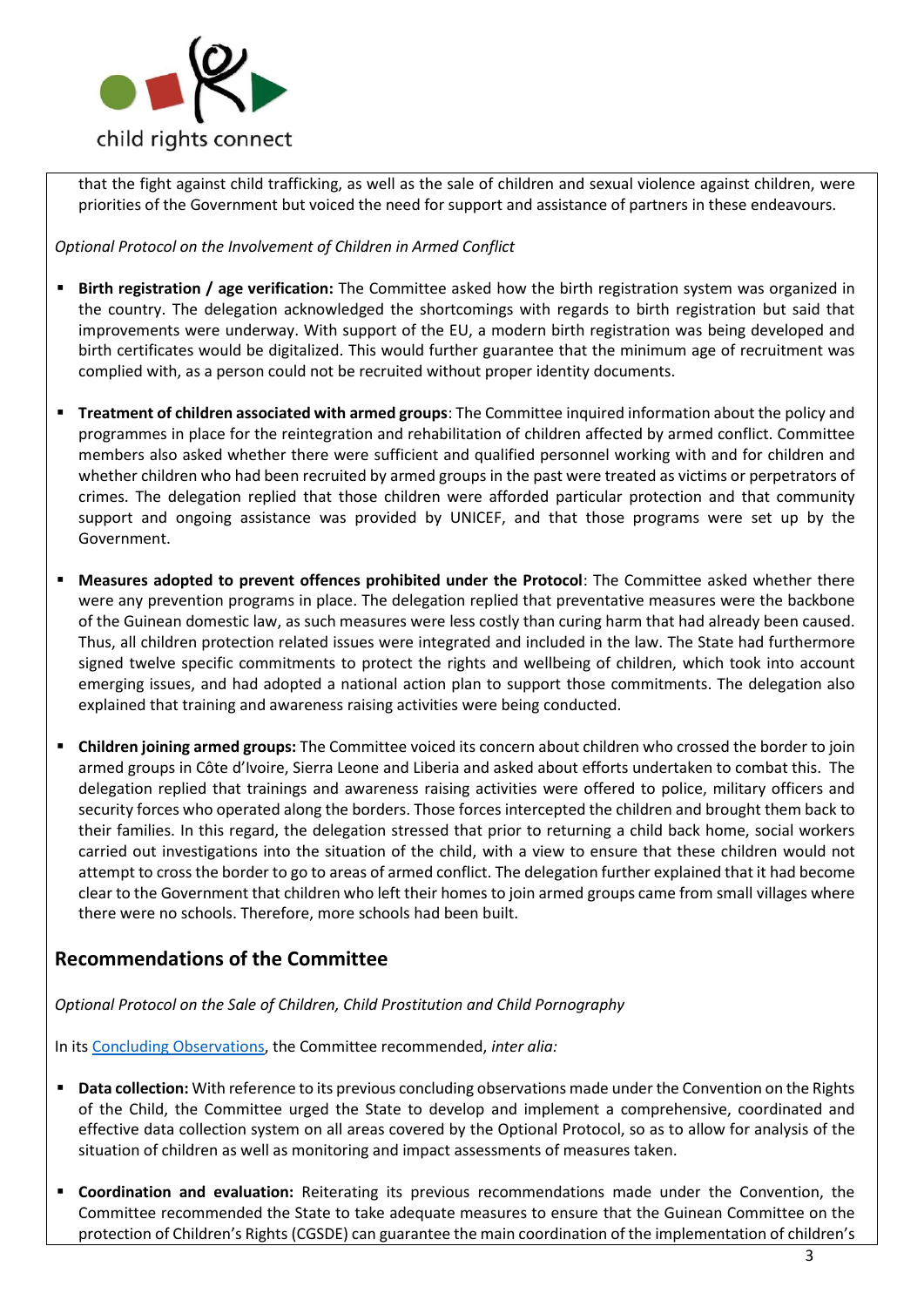

rights and the Optional Protocol. Corresponding responsibilities of all other relevant actors should be clearly defined, the collaboration between the CGSDE and all other relevant institutions should be strengthened, and be provided with sufficient resources.

- **Child Sex Tourism:** The Committee urged the State to engage with the tourism industry on the harmful effects of sexual exploitation of children in travel and tourism. The State should also urgently impose appropriate penalties on the offenders.
- Impunity: The Committee recommended the State to take all necessary measures to guarantee that offenses under the Protocol are investigated and that mediation is not used in cases of sexual exploitation and abuse of children.
- **Measures adopted to protect the rights and interests of child victims**: In light of its previous concluding observations made under the Convention, the Committee recommended the State to ensure that child victims or witnesses are not revictimized and that evidence, including video recordings of testimonies, is always accepted in judicial procedures. The State should also allocate sufficient resources to ensure that free legal aid and support from child psychologists and social workers is provided to child victims.

*Optional Protocol on the Involvement of Children in Armed Conflict*

In its [Concluding Observations,](http://tbinternet.ohchr.org/Treaties/CRC-OP-AC/Shared%20Documents/GIN/CRC_C_OPAC_GIN_CO_1_29116_E.pdf) the Committee recommended, *inter alia*:

- **Independent monitoring:** Recalling its concluding observations under the Convention, the Committee urged the State to provide the independent national human rights institution with all necessary and sufficient resources to carry out its mandate. The State should allow for the institution to effectively monitor the progress made and to address complaints from children. It should also continue seeking technical assistance from UNDP and OHCHR, among others.
- **Data Collection:** The Committee reiterated its previous recommendations made under the Convention, and recommended the State to set up national system collecting disaggregated data. The State should also put in place a mechanism which allows for registration of all asylum-seeking and refugee children placed under the State's jurisdiction.
- **Age verifications procedures**: The Committee echoed its previous recommendations made under the Convention on the Rights of the Child, and recommended the State to increase its endeavours, especially in rural areas, to digitalize its civil registry system and reach universal birth registration in order to ensure the identification of children. The Committee further recommended the State to issue guidelines on verifying the age of candidates to the armed forces and to instruct recruiters that a person should not be recruited, should there exist any doubt about a person's age.
- **Criminal legislation and regulations in force**: The Committee recommended the State to explicitly criminalize the recruitment of children below the age of 18 years by armed forces, non-State armed groups and private military and security companies as well as the complicity to the crimes covered under the Protocol. Moreover, the State should introduce sanctions proportionate to the seriousness of the offenses and revoke provisions for limitations to such offenses. The State should also define and punish the recruitment of children under 15 years of age as a war crime, and broadly disseminate the new legislation and ensure that the necessary resources are available for its implementation.
- **Extraterritorial jurisdiction**: The Committee recommended the State to establish and practice extraterritorial jurisdiction over offenses prohibited by the Optional Protocol, if these acts are perpetrated by or against a